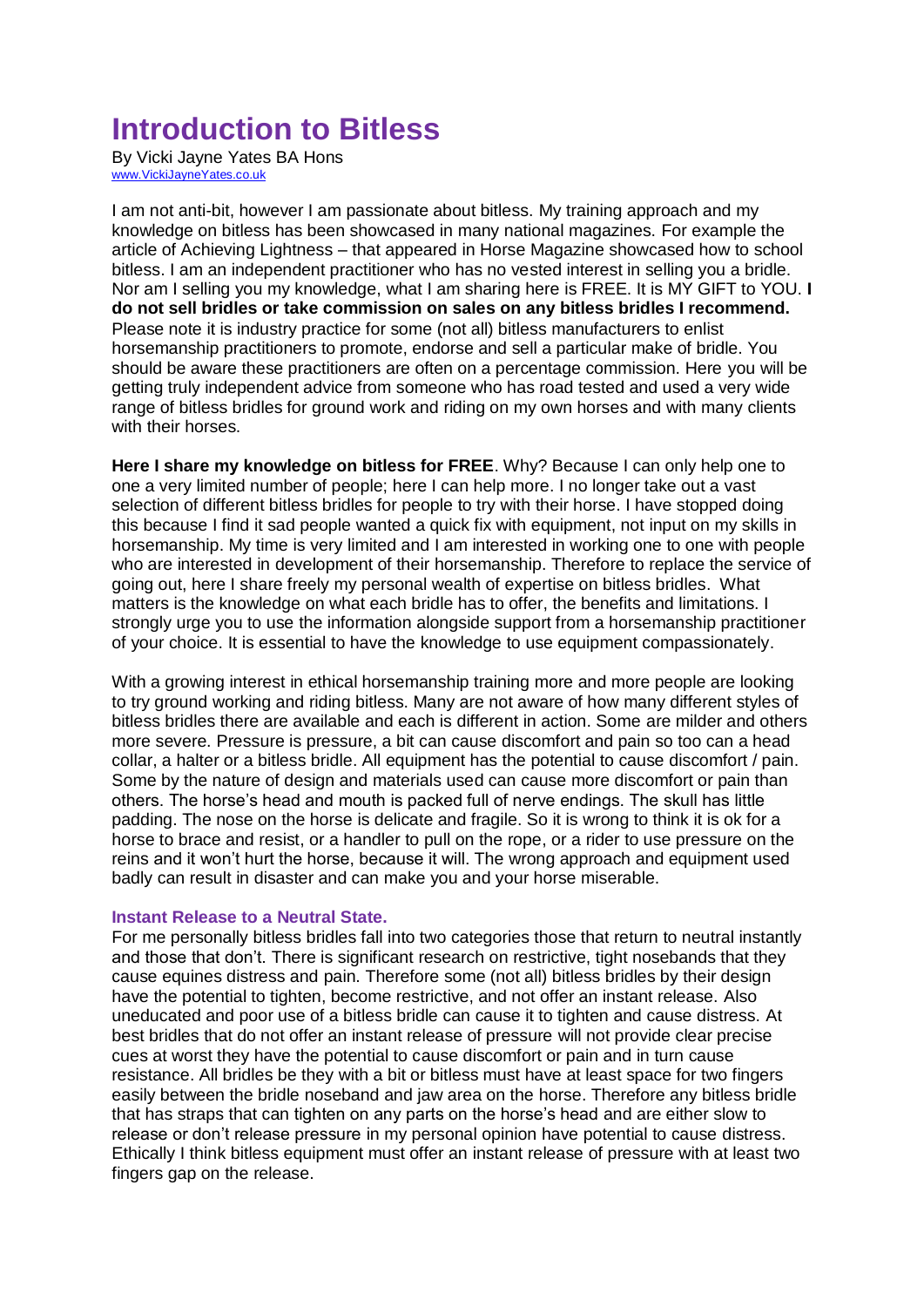#### **Ethical Compassionate Horsemanship is What Matters.**

Before I discuss different bitless bridles I would like to highlight tack should never be selected as a fashion trend or as a fix it training gadget, as there is never a short cut in ethically training a horse. Lots of money is spent by businesses to sell to you the latest bridle and the marketing list of benefits. And it is not uncommon for people to spend lots of money collecting bridles, swapping from one bit of tack to another rather than invest in their technique in search of the magic answer. Uneducated harsh hands can cause a horse considerable discomfort in very mild equipment and in turn cause resistance. It is not the equipment at fault it is the way it is used. It is to be highlighted and underlined that correct technique is essential to train your horse to develop refined horsemanship communication.

For me it is about connection with the horse using a subtle whisper to suggest to the horse rather than using pressure and equipment to shout instruction. Horses move into pressure. It is hardwired into them. Horses don't pull carts they push into the collar. Education and teaching your horse to be soft to the equipment is essential. Not using equipment to cause discomfort and pain so the horse backs off. Horsemanship sessions are a great investment and strongly urge people to look for methods that use positive reinforcement. Your horse will thank you.

Horsemanship for me is open and honest dialogue using positive reinforcement. The opinion of the horse matters in our relationship and interactions, they provide us with excellent feedback. So with this in mind when you are reading this information you are 50% of the picture, your horse will have an opinion on the training methods you use and the equipment selected. All equipment does is amplify your requests. Some types of equipment and training methods will whisper others shout. Once you can master a dialogue of lightness and connection you will no longer need equipment for you and your horse to understand each other. Partnership with a strong bond is better than any equipment

#### **Whatever you choose to use in the way of equipment for your horse regular dental and health checks are essential for comfort.**

There are many different bitless bridles available, I haven't listed all.

## **The Orbitless.**



This bitless bridle is my favourite. It is so versatile for non ridden activities, ground work and riding. Every horse I have owned has gone very well in this bridle. The Orbitless bridle works by applying pressure to the nose, chin and poll. It is a can be used as a very mild hackamore that can also be used as a side pull and everything in between. There are at least eight different settings you can use depending on if the ellipses are in the vertical or horizontal plane and where you choose to attach the reins. Set in the vertical plane you will increase poll pressure, set in the horizontal plane you greatly reduce poll pressure. Then dependant on where you attach the reins gives you even more settlings. So it can be varied between poll and chin pressure and nose and chin pressure. Therefore you can

try different settings to find the one your horse prefers. It is a very fast instant release bridle. There are no long shanks to apply large amounts of leverage. I love this bridle as the aids can be refined, subtle, soft and gentle as the Orbitless offers precise and clear instant release. It is available in beautiful English leather and in there is a synthetic version in a range of wonderful colours. The Orbitless can be purchased as a noseband to attach to your favourite bridle or you can purchase a high quality headstall from Orbitless that provides more stability for working bitless.



For more information on the Orbitless here is the link [http://www.orbitlessbridle.co.uk](http://www.orbitlessbridle.co.uk/)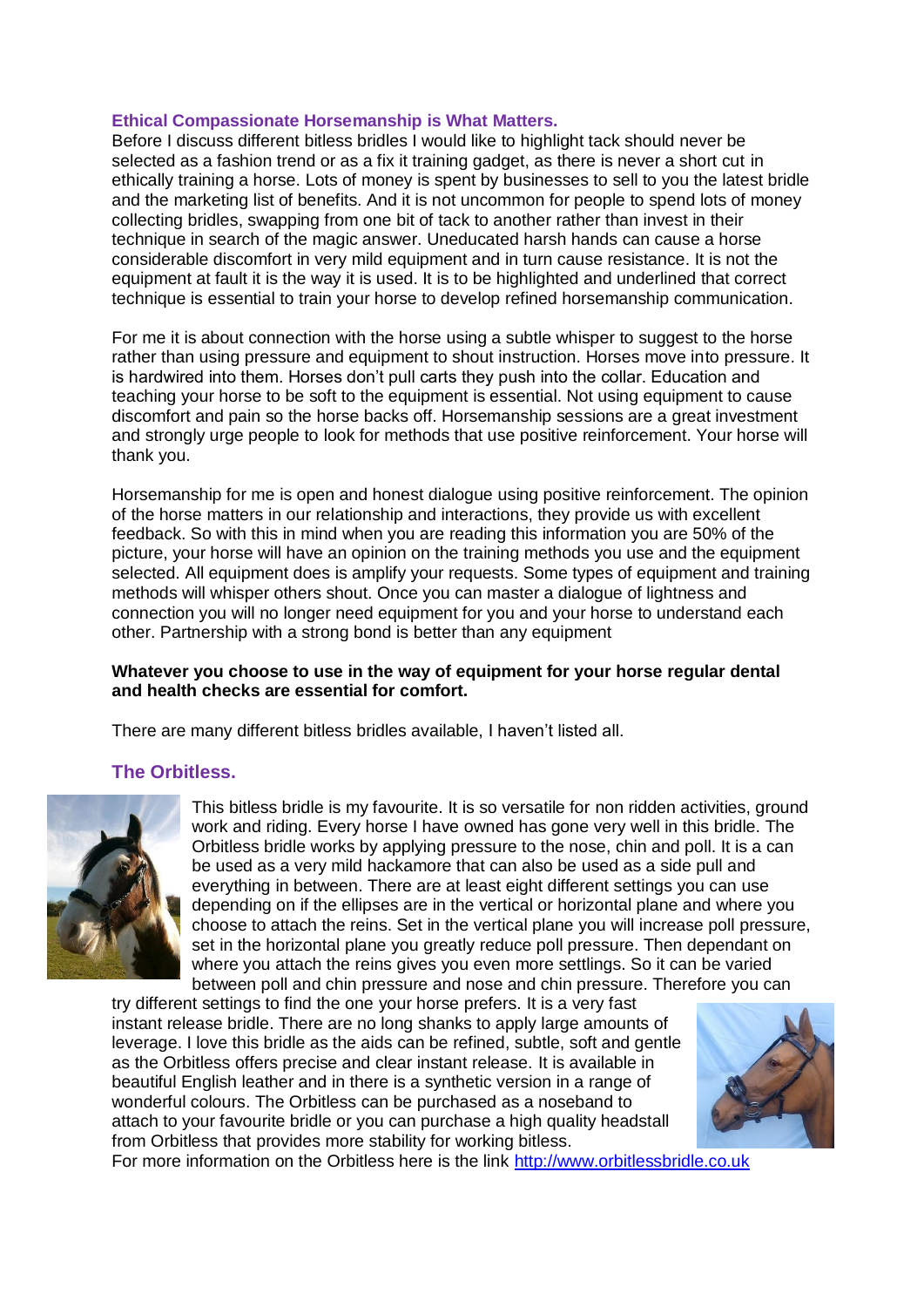There are other bitless bridles that have similar attributes to the Orbitless, however in my opinion not as versatile.

**Star Wheel Hackamore.** The Star Wheel Hackamore has circular metal plates with a star shape in the centre. As it is circular rather than elliptical it offers less options than the Orbitless. It is an instant release bridle and one that can be used for non ridden, ground work and riding. Here is the link for more information <https://markusholst.com/tack-shop/hackamore/star-wheel-hackamore>

## **The Flower Hackamore.**



This bridle gives you several settings, the difference between this bridle and the Orbitless is it provides a slightly longer shank and a fewer set up options. This bitless bridle is an instant release and suitable for non ridden, ground work and for riding. It is widely available online from many different retailers in leather and synthetic versions.

**The Flower Lucky Wheel Hackamore.** Is very similar to the flower hackamore and the star wheel. It is circular in design.

**The Barefoot Bitless Bit (BBB)**. Has only 3 different settings. It offers instant release to neutral. More suitable for riding. [https://www.barefoot-tack.co.uk/bitless](https://www.barefoot-tack.co.uk/bitless-bit-bbb-173-p.asp)[bit-bbb-173-p.asp](https://www.barefoot-tack.co.uk/bitless-bit-bbb-173-p.asp)

**Silk Steel Short Shank.** With shorter shanks for a less strong leverage, only 1 option for set up. It offers instant release to neutral. More suitable for riding. [https://m.kramer.co.uk/Horse/Bridles-Nosebands/Bitless-All-Weather-](https://m.kramer.co.uk/Horse/Bridles-Nosebands/Bitless-All-Weather-Bridles/Hackamore)[Bridles/Hackamore](https://m.kramer.co.uk/Horse/Bridles-Nosebands/Bitless-All-Weather-Bridles/Hackamore) 

**S Hackamore.** Although the shanks are much shorter than an English and German hackamore the shank is much wider. Therefore this hackamore is more severe than the ones listed above in as it can apply more leverage on the nose and curb and poll. One to use with great care, and tact. Suitable for horse and rider combinations that only use the softest suggestions. Not suitable for non ridden activities.

## **German and English Hackamores.**

The hackamore family of bitless bridles is the one that is the most well-known and easily recognised bitless bridle. There are many different designs, the very long shanked German Hackamore and English Hackamore and versions of these have the potential to apply large amounts of pressure. Although they offer an instant release in my opinion these are not ones I recommend due to the leverage which has the potential to cause considerable distress to the horse.

All Hackamore type bridles work on a leverage action, putting pressure on the nose, chin and poll. The longer the shank the more severe, shorter shank designs are milder in action. I personally would only ever use the shortest shank hackamores. They do release back to a neutral position instantly and can be very precise in their action. The noseband design is also something to factor in. Hackamores have a variety of different styles of noseband, from wide leather fleece lined to narrow synthetic and little padding. The noseband selection is just as important as the metal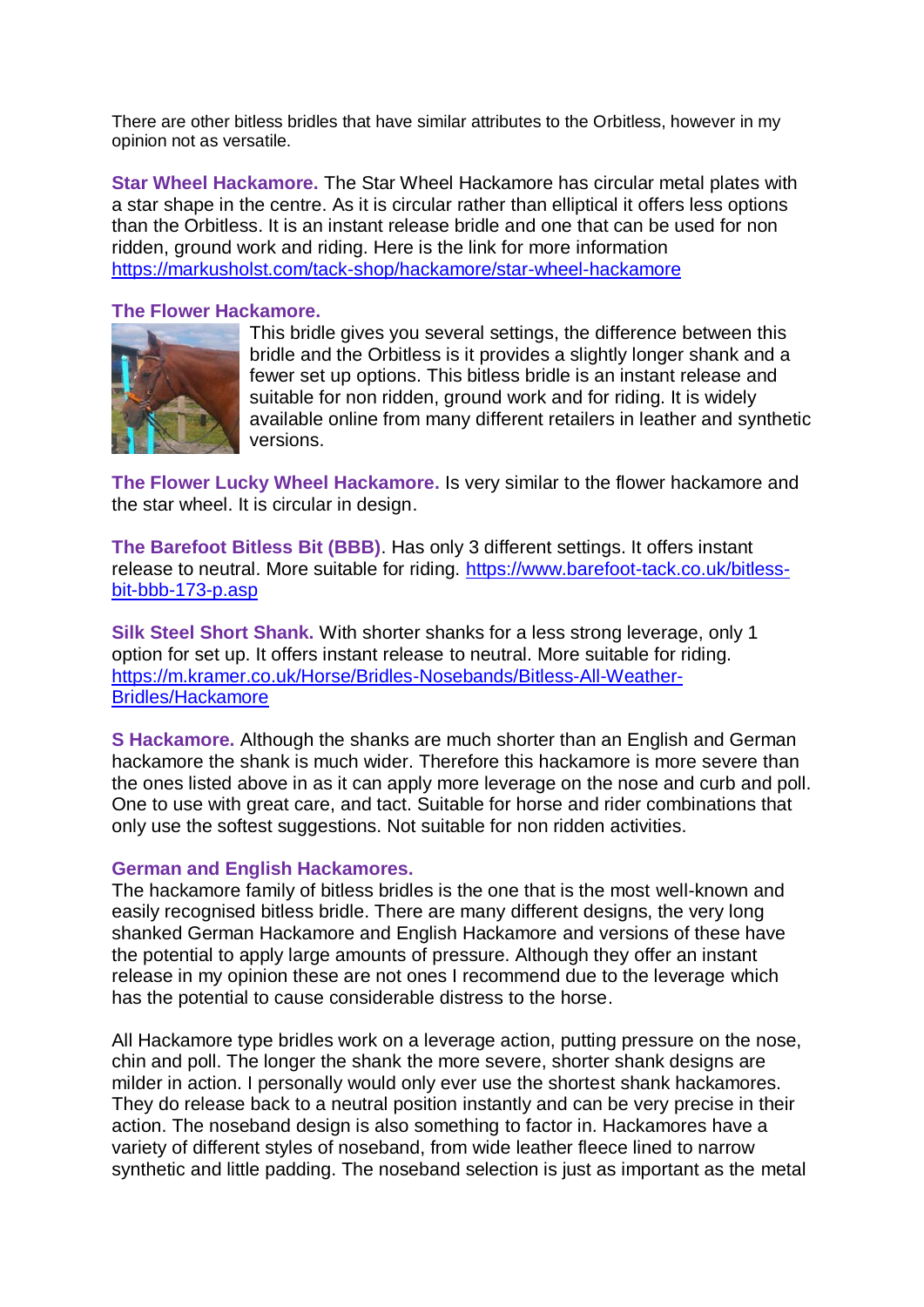plates, as if you try the metal plates in different noseband deigns it will increase the intensity of the pressure the narrower the noseband. Just as the noseband design effects the action and feel of the hackamore so too can the choice of the curb strap. There are many different curb straps available. Personally I would never use a chain curb. I prefer leather or an elasticated curb strap. Comfort bridles that are shaped and padded at the poll are also an option that you can attach a hackamore to. Therefore it is possible to make up a bespoke bridle to suit you and your horse.

## **The Matrix Multi Bridle.**



The Matrix is another one of my personal favourite bridles, I use it for non ridden ground activities and is great for riding too. It is a very versatile bridle. Great if you are looking for a bridle that is gives you lots of different bitless choices. It can be used as a Side Pull, Scawbrig, Crossunder, Paso Fino, Bosal, Hackamore and as double bridle with a rein attached on the side cue and a rein attached on the hackamore. Most of these options offer an instant release, however in my experience the crossunder and scawbrig is slow to release pressure, so these are the only two options I don't use for my own horses. The Bosal - This is another light easy bitless bride, American style with the reins

attached to a ring under the jaw, no pressure points, just easy light riding. The Paso Fino Bosal - Similar to a side pull except the reins clip underneath the jaw, similar to a bosal but with two rings. For more information on the Matrix bridle contact Lise Cooke, Plas Equestrian, Rhydargaeau, Carmarthen. SA32 7JJ. Te: 01267 253251 / 07450199627. email: info@plasequestrian.co.uk. Facebook has both [Plas Equestrian](https://www.facebook.com/plasequestrian/?fref=ts) and [Matrix Bitless Bridles.](https://www.facebook.com/matrixbitlessbridles/?fref=ts)

## **Side Cue / Side Pull.**



A side pull bridle is a very simple bridle that has a rein attachment on each side of the nose to direct the horse. It is an instant release bridle. It is great for non ridden activities, groundwork and riding. The benefits of this bridle are:-

• It is a very mild bitless bridle.

 Side cues / side pulls are available in a range of designs, materials and prices.

I have used many different side pull bridles. They vary from soft padded leather, to rope and each feels very different to ride in. The wider and more padded the milder the bridle is and softer the action. The more narrow or harder the noseband the bridle can be

harder and the action can feel more direct and must be used with great care. Side pull / side cue bridles are widely available in lots of designs, materials from leather to synthetic. It pays to shop around as you are sure to find one that fits your style and budget. Great for horses that are sensitive and respond to very light aids. Here are just a few places you can purchase side pull bridles from: If you are into classical riding the Gentil Bitless Bridle by Jenny Rolfe is well



worth looking at, it is beautifully bespoke made for your horse. The headstall is stunningly beautiful and well thought out for comfort for the horse. Here is the link: <https://www.naturallyclassical.com/gentil>

If you are on a budget there are always a good selection of cheaper Side Pull Bitless bridles available on Ebay. A few other suggested places to check out are: [Bitless Horse,](http://www.bitlesshorse.co.uk/) [Nose](http://www.noseropes.co.uk/)  [Ropes,](http://www.noseropes.co.uk/) [Bare Foot and Bitless,](http://www.bitlessandbarefoot.com/) etc...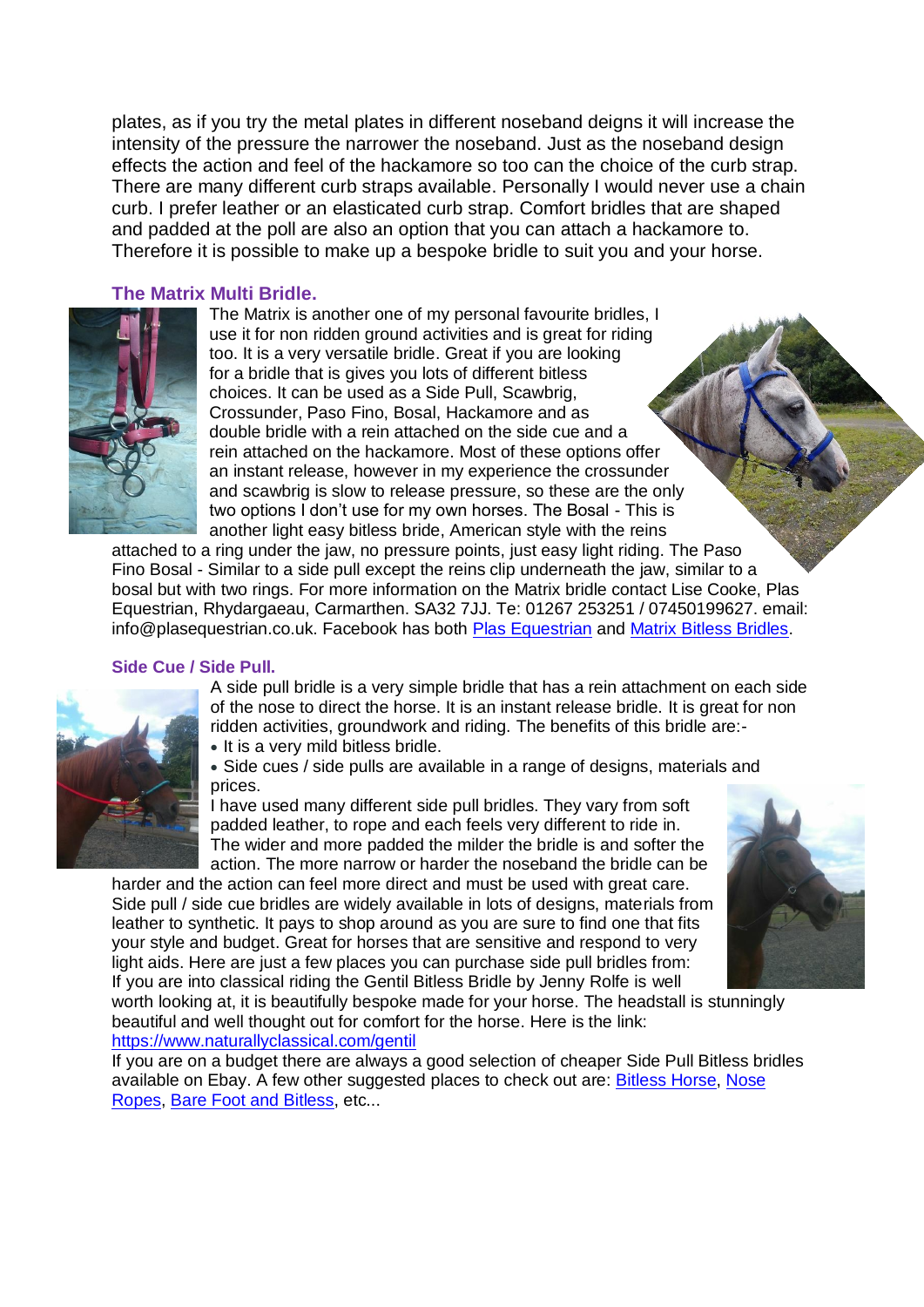## **Lodge Ropes - Enduro Bridle**



If you are looking for a finesse bridle the Enduro is well worth checking out. For a horse to go well in this bridle it must be well educated to the

softest suggestion. As the design is all about the softest touch of pressure and release. It is an instant release bridle. It works by applying pressure on the nose and jaw via a very ornate bow and loop style curb when both reins are used. When a rein is used independently the Enduro acts like a side cue to turn the horse's head. My

horse Merlot adored this bridle.

The benefits of this bridle are:-

- This is a very light weight and gentle bridle.
- It is very easy to fit and adjust.
- You can also use this bridle as a halter.
- This bridle is good for sensitive horses that respond to light and soft

pressure. This bridle is suitable for horses that fully understand being soft and relaxed. An Enduro bridle is available from Lodge Ropes [http://lodgeropes.webs.com](http://lodgeropes.webs.com/)

**Horsemanship Rope Halter**. A simple rope halter is also a bitless bridle. It offers instant release of pressure. Great care must be used with rope halters as they have the potential to focus pressure in a narrow area. So only the softest suggestion of pressure and instant release is strongly recommended. However because the rope halter is so lightweight it easily fits under a bridle with a bit. So very useful to use with riders and their horses who want to transition from using a bit to bitless. The rope halter can go under their regular bridle. It provides safety during the transition phase as you can ride with two sets of reins and gradually switch to just using the bitless bridle. When you can stop and steer using this bridle you are ready to go bitless. Some rope halters are available with rings to attach reins to each side of the face. Others you attach the reins under the chin. It isn't the most precise bridle as it is very loose and can move about. When you try others in comparison you will feel a difference. As a horsemanship practitioner I have over the years used a number of rope halters from different manufacturers. My favourite rope halter is from Easy-Does-it, it is a quality well-made halter with attention to detail. This is a great halter for moving groundwork training to ridden exercises. Easy-Does-it's website [www.easy-does-it.co.uk](http://www.easy-does-it.co.uk/)

#### **Bosals.**

With a bosal type bitless bridle the reins are attached at a single point behind the horse's jaw. If they are simple in design and do not have cross under straps they offer instant release. These are suitable for non ridden activities, groundwork and riding. The hard solid bosals need very careful fitting and when riding at speed can bump on the horse's nose. This type is not one I personally recommend. As it can has the potential to be uncomfortable and irritating. On a sensitive horse this could be detrimental to training. Some designs of the cross under Indian bosal can be slow to release pressure or don't release and in my opinion should not be selected. Bosal style bridles are widely available in a range of designs, materials and prices.

#### **The Cross Under Style of Bitless Bridles.**

I know this is a very popular type of bitless bridle. And there are lots of wide range of styles made in different of materials, leather and synthetic. However for me it's not the type I would choose. I have tried many cross under style bridles and found some them to be slow in the release back to neutral and others don't release at all. As horses respond well to instant release of soft pressure in training some of these bridles don't provide the clear release I am looking for. Some horses dislike the head hugging action. The slower to release the worse these bridles are. So this family group of bitless bridles is not one I use with my own horses. Many of my clients who are using this style of bridle are very happy with their selection until